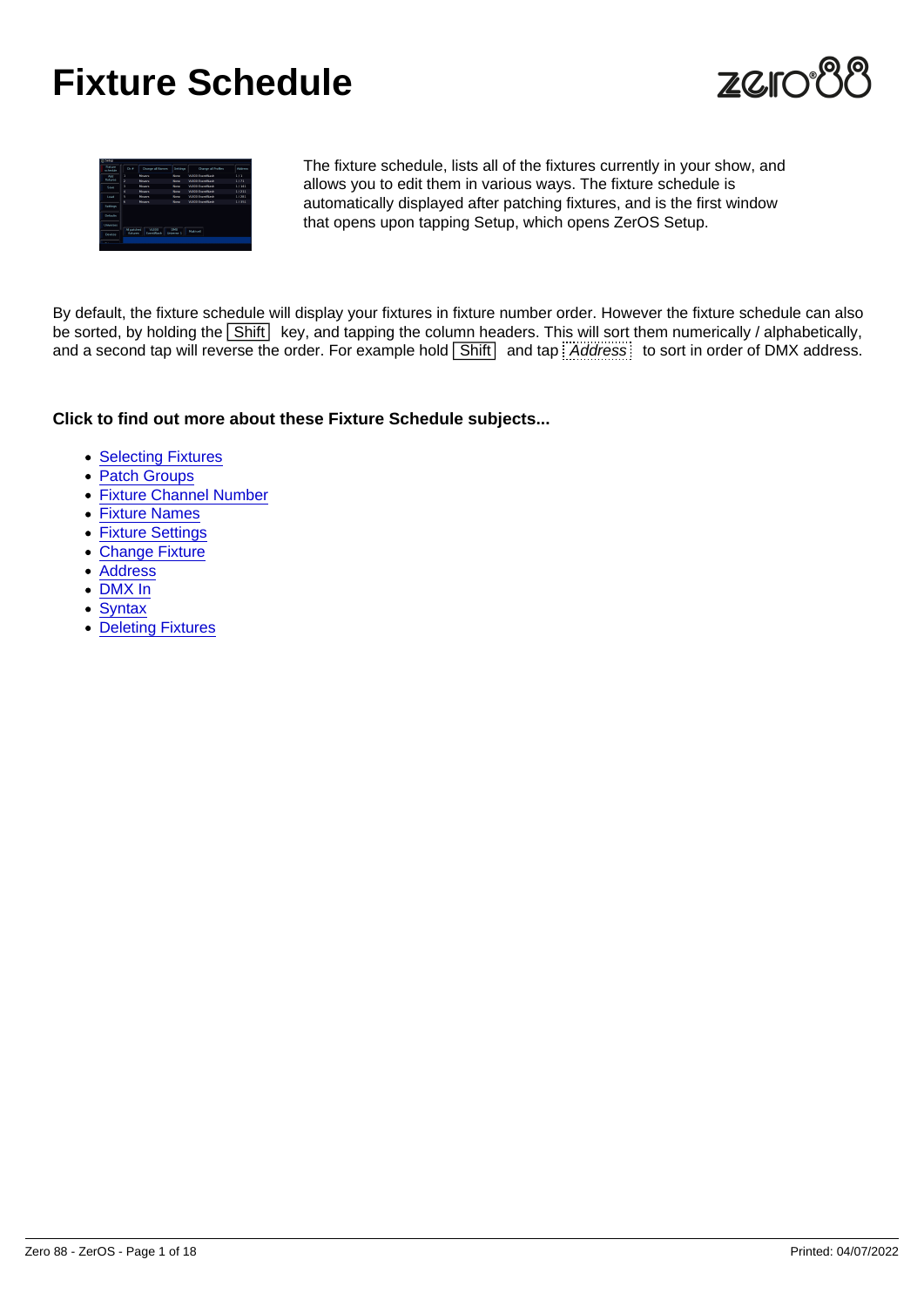# **Selecting Fixtures**

Any individual cell within the Fixture Schedule can be edited by clicking on it, to edit a single fixture. Alternatively, you can select a range of fixtures first, and then use the column header to make your edits to multiple fixtures at once.

Selecting fixtures in the fixture schedule is very useful, as it allows you to edit multiple fixtures at once. To select fixtures, press the channel buttons of the fixtures you wish to select. Their channel buttons will light to indicate they are selected. Make sure your Fader Function button is toggled to "Channels". To select a sequential range of fixtures, press and hold the first channel button, and then tap the last of your range. For example pressing and holding channel button 1, and tapping channel button 12, will select fixtures 1 through to 12. Their buttons will light, and I will just see those fixtures displayed in my fixture schedule.

To clear your selection, tap the  $\boxed{\text{Clear}}$  button. You will then see all fixtures in your show file listed.

#### **Selecting fixtures with syntax**

You can use syntax commands, to select the fixtures you wish to view and edit in the Fixture Schedule. Syntax commands are typed into the command line, running along the bottom of the fixture schedule window.

You can use the  $\overline{\text{And}}$ ,  $\overline{\text{Thru}}$  and  $\overline{\text{Except}}$  keys, to select multiple fixtures at once. Some examples:

| Enter<br>$\mathbf 1$                                                                                                    |
|-------------------------------------------------------------------------------------------------------------------------|
|                                                                                                                         |
| This selects fixture 1.                                                                                                 |
|                                                                                                                         |
| $\sqrt{3}$<br>Enter<br> 2 <br>And                                                                                       |
| 2, And 3,                                                                                                               |
| This selects fixtures 2 and 3.                                                                                          |
|                                                                                                                         |
| Thru<br>$\overline{1}$<br>Enter<br> 0 <br> 5                                                                            |
| 5 Thru 10,                                                                                                              |
| This selects fixtures 5 through to 10.                                                                                  |
|                                                                                                                         |
| Thru<br>$\overline{1}$<br>$\lceil 0 \rceil$<br>Except<br> 7 <br>Enter<br>  5                                            |
| 5 Thru 10, Except 7,                                                                                                    |
| This selects fixtures 5, 6, 8, 9 and 10.                                                                                |
|                                                                                                                         |
| Thru<br>$\sqrt{9}$<br>Except<br>$\boxed{5}$<br>Except<br> 6 <br>Enter<br> 3                                             |
| 3 Thru 9, Except 5, Except 6,                                                                                           |
| This selects fixtures 3, 4, 7, 8 and 9. Note how Except is used twice to exclude two different channels from the range. |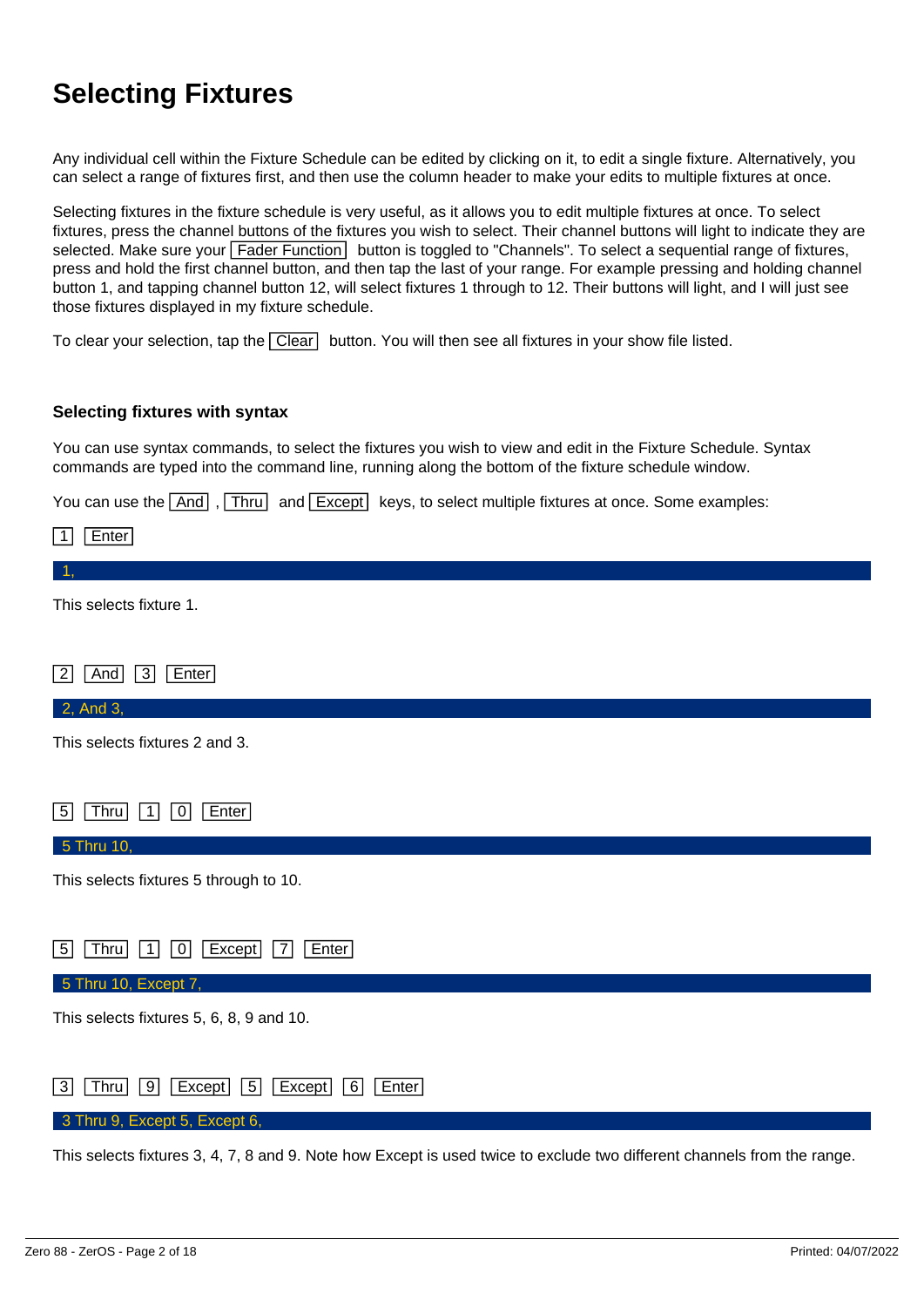### 1 Thru 3 And 7 Thru 9 Enter

1 Thru 3, And 7 Thru 9,

This selects fixtures 1, 2, 3, 7, 8, and 9.



This selects fixtures 1, 7, 8, 10, 11 and 12.

You can also use Group syntax in the Fixture Schedule to select your groups of fixtures. See the groups section [for more information.](/manuals/zeros/groups)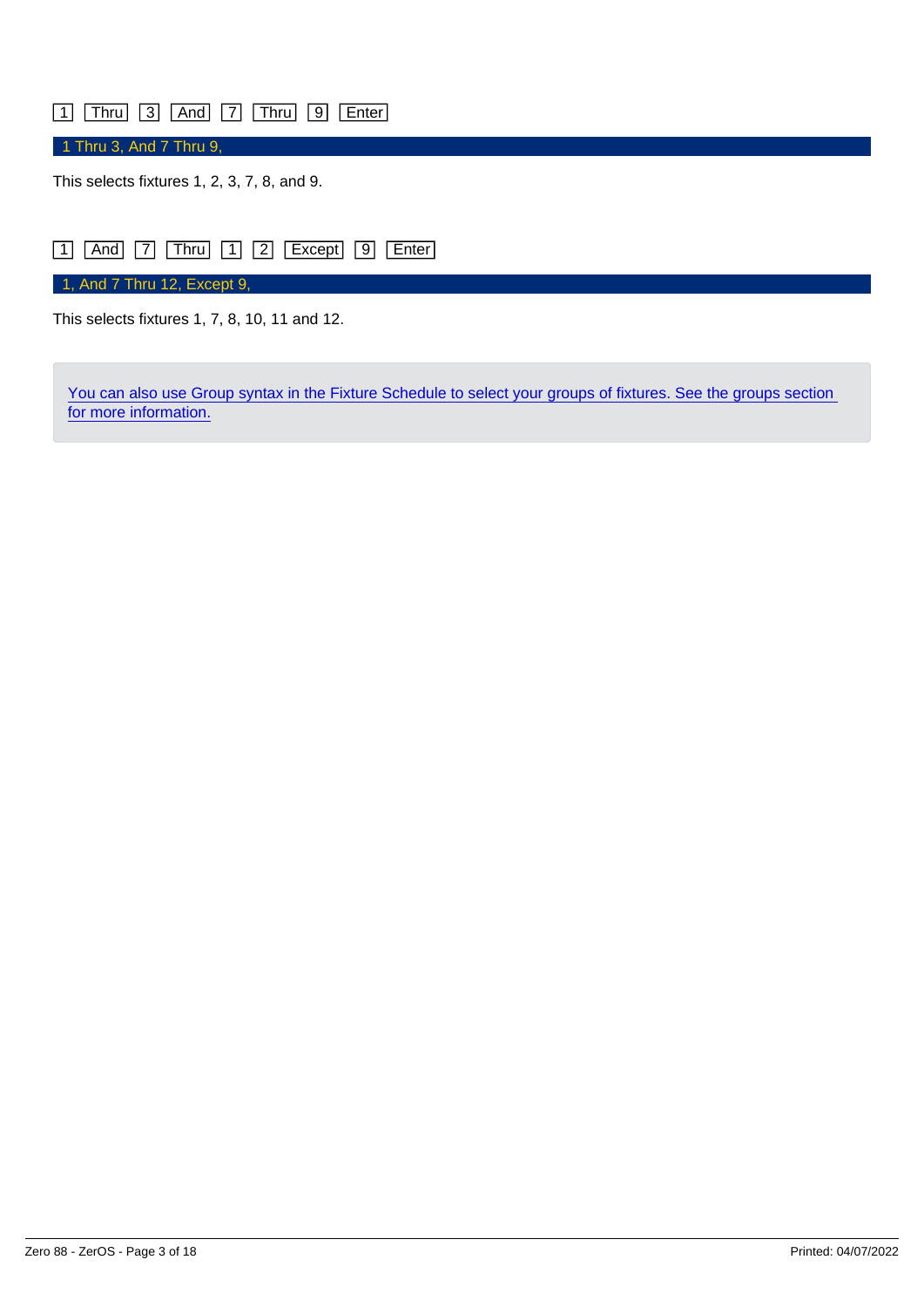# **Fixture Channel Number**

| Fisture<br>schedule | $0 + 4$          | <b>Chings of Names</b> | Settings    | Change of Profiles | Address |
|---------------------|------------------|------------------------|-------------|--------------------|---------|
| ASK4<br>firtures    | ı                | Movers                 | None        | VLRDD Fwyrthham    | 3.63    |
|                     | ż                | Movers                 | None        | VLRDD EvereWash    | 1/71    |
| Save                | ă                | Movers                 | Note        | VLDDD EvertWash    | 12141   |
|                     | ٠                | Movers                 | Note        | VLD00 EvertWash    | 1/211   |
| toat                | s                | Movers                 | Note        | VLD00 EventWest    | 1/281   |
|                     | ×                | Movers                 | Nazio       | VL800 EvertWesh    | 17351   |
| Settinos            |                  |                        |             |                    |         |
| Detauts             |                  |                        |             |                    |         |
| Universes           | <b>Micatched</b> | <b>WATCH</b>           | <b>DVX</b>  |                    |         |
| Davices.            | fotures          | EventWash              | Linkworks 3 | Muticed            |         |

The fixture numbers of your fixtures are displayed in the "Ch #" column.

Any fixture's number can be changed, so that the fixture can be controlled by a different fader/fixture number in syntax.

To change the channel number of a single fixture, tap on the channel number cell, and type a new fixture number. On FLX, this can be any number between 1-9999, on FLX S24 this is between 1-48, and on FLX S48 this is between 1- 96. After changing the fixture number, that fixture can now be controlled using the new channel fader number.

To renumber multiple fixtures at the same time, select the fixtures in the order you wish them to be numbered. Then select the column header button which is labelled "Ch #". This will open an onscreen number pad. When you edit this value, the fixtures selected will be renumbered sequentially in the order they were selected and shown – they won't all be given the same channel number.

It is recommended that you take some time thinking about numbering your fixtures. For example, it is common to ensure your fixtures are sequential, from stage right to stage left, which won't necessarily be the order of DMX addresses.

On FLX, it is common to start each different type of fixture on a new hundred. For example, dimmers start from 1, LEDs start from 101, first type of movers from 201, next type of movers from 301 etc.

If you have fixtures such as MAC 700's, you might want to number these starting at 701 onwards, as a very quick way to remember which number they are.

On Solution consoles, the channel faders are numbered 1 - 48 (or 1 - 96 on the Solution XL). Fixtures can also however be assigned to the MFKs. These are numbered 101 - 300.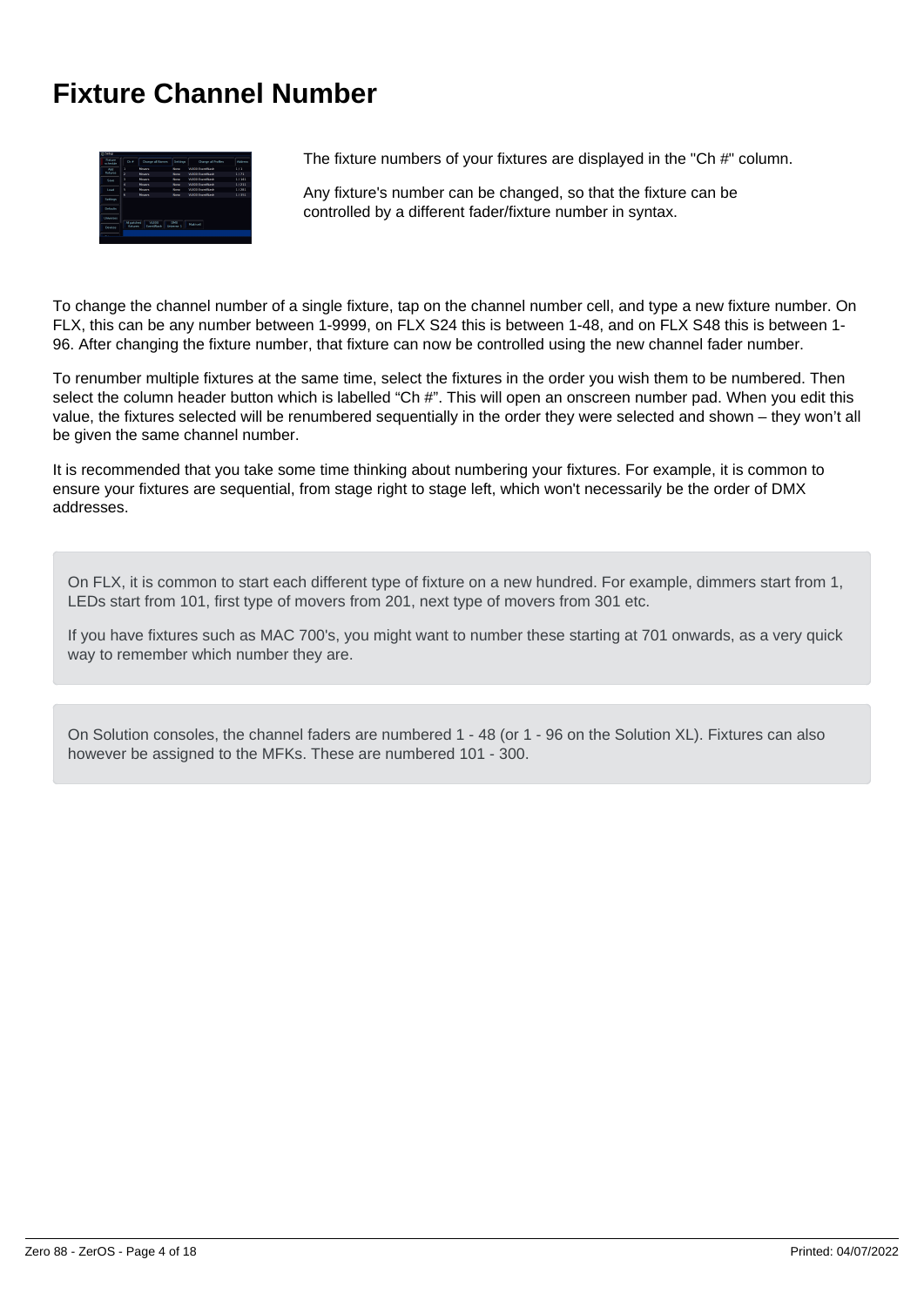# Fixture Settings

If your fixtures have additional Settings available, a "Settings" column will be shown.

These settings can be changed by touching the relevant cell using the touch screen. Multiple fixtures can be changed at the same time by selecting the fixtures, and then tapping the Settings button at the top of the Settings column.

Scroll down to find out about the following Fixture Settings:

- Pan / Tilt Swap
- Pan / Tilt Invert
- Reverse Cell Order
- Cell Intensities
- Colour Picker Controls UV

After patching fixtures, it is a good idea to configure their Fixture Settings to how you need them, prior to programming them. This is because changing Fixture Settings may change how existing cues look or behave.

Pan / Tilt Swap

If you have moving lights selected, the Pan / Tilt swap option will be available. Swapping the Pan and Tilt parameters can be particularly useful if a fixture is rigged on its side. In this function, any values defined for Pan will be output on the Tilt channel(s), and any values defined for Tilt will be output on the Pan channel(s).

Pan / Tilt Invert

If you have moving lights selected, the Pan / Tilt invert options will be available. The invert options available are "None", "Invert Pan", "Invert Tilt" and "Invert Both".

Inverting Tilt can be particularly useful if you've rigged Front of House fixtures the opposite way around to those onstage, or you have some fixtures sat on the floor.

Inverting Pan can be particularly useful if you wish your rig to be symmetrical, so the beams move into and away from Centre Stage rather than all in the same direction.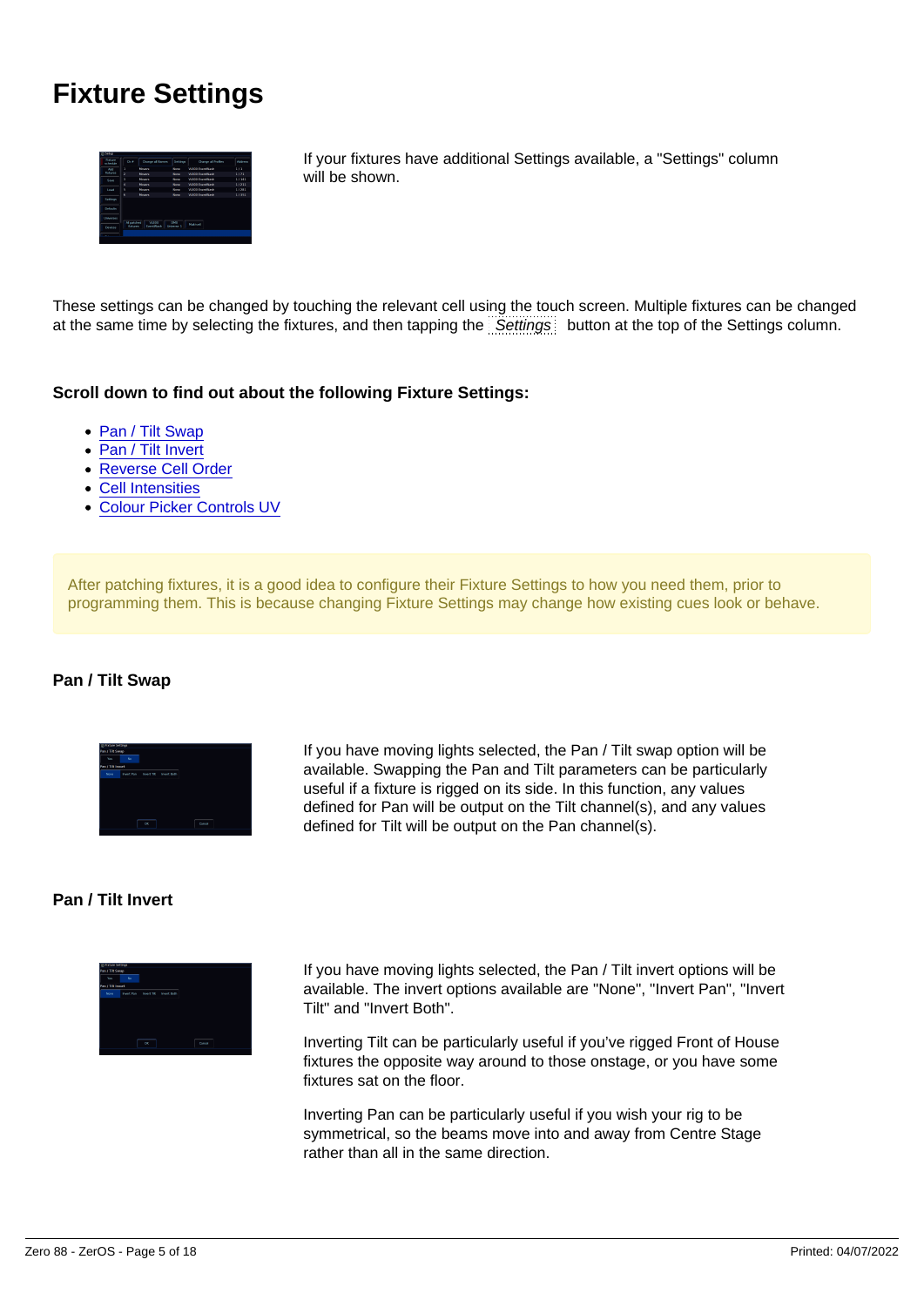With a fixture's home position of Pan and Tilt at 50%, inverting or swapping these parameters won't make an instant visible change. Therefore, it's recommended that before editing these values, you select all the fixtures and move them all to a different position. Now, as you change Invert or Swap options, you'll see the beams updating live.

### Reverse Cell Order

If you have a fixture selected, which has multiple light outputs arranged linearly, you will be given the option to reverse the order of the cells. This option will therefore be available if you have battens selected.

By default, a fixture's individual light outputs or cells, will be ordered as defined by the fixture manufacturer. However, ZerOS offers the ability to reverse the order. Therefore if you have a 10-cell batten, and you choose to reverse the cells, the first cell on the console will actually control cell 10, the second cell on the console will control cell 9 and so on.

This is particularly useful if you have a batten that has been rigged, placed or installed the wrong way round compared to other battens.

Cell Intensities

If you have a fixture selected, which has multiple light outputs that can be controlled individually, you will be given the option to change how you control the fixture's multiple intensity parameters.

The default option, is "Cell Intensities Only". When in this mode, the fixture's "Master Intensity" parameter (if present), is frozen at 100%, with no way of being able to adjust it. The fixture's light output is then controlled by adjusting the level of all of the fixture's cell intensities together. The fixture's channel fader, therefore controls all cells together. The nice thing about this method, is it means you never have a fixture's master intensity scaling a cell intensity, which can result in exponential level changes and strange cue transitions.

When set to "Master Intensities Only", you cannot adjust the intensities of the individual cells. This is particularly useful if the fixture has been patched in a multicell mode in your venue, but you just want to treat the fixture as a "standard" fixture, with a single intensity. If you have a large number of multicell fixtures patched, and don't need to access the individual cell intensities, choose this option.

When "Master and Cell Intensities" is chosen, you have access to both the fixture's Master Intensity, and individual cell intensities. The Master Intensity will be controlled by the fixture's channel fader. Beware that when using this method, the Master will usually scale the cells, and so care needs to be taken when programming.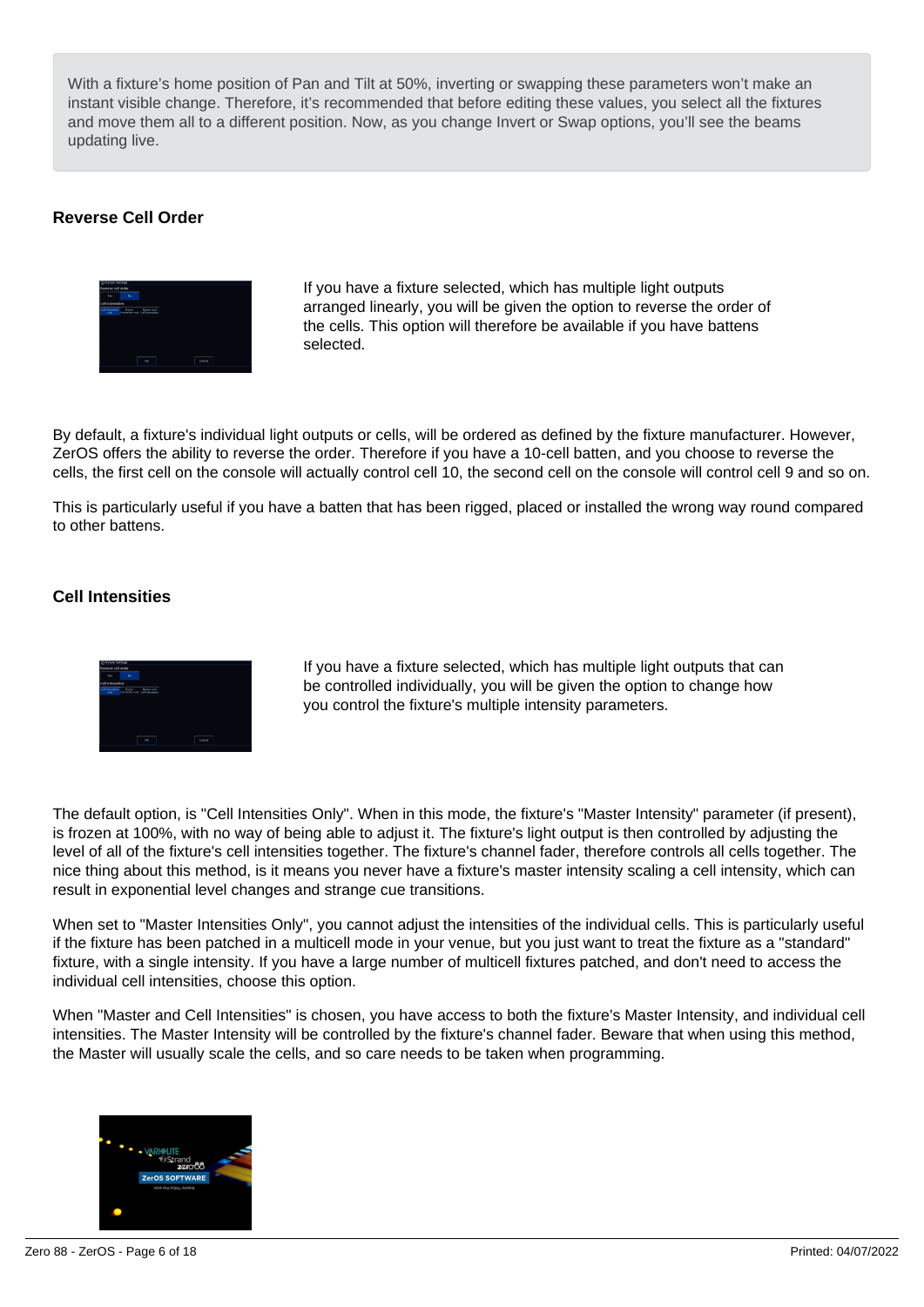Take a look at this video, for more information on how ZerOS handles multicell fixtures, including the Cell Intensities setting.

[Click here to find out more about Multicell fixtures](/manuals/zeros/controlling-fixtures/multicell-fixtures)

### Colour Picker Controls UV

By default, if a fixture has a "UV" parameter, this will be treated as a deep violet additive colour mixing parameter. This UV parameter will therefore be controlled by the ZerOS colour mixing tools such as Automatic Colour Palettes, Colour Picker, Image Picker, Colour Faders and Colour Filters.

> However, Settings will be available for fixtures with UV parameters, to allow you to prevent the UV parameter from being included in the ZerOS colour mixing tools. In the fixture's settings, set "Colour Picker Controls UV" to "No".

[Click here to find out more about Colour controls](/manuals/zeros/controlling-fixtures/colour)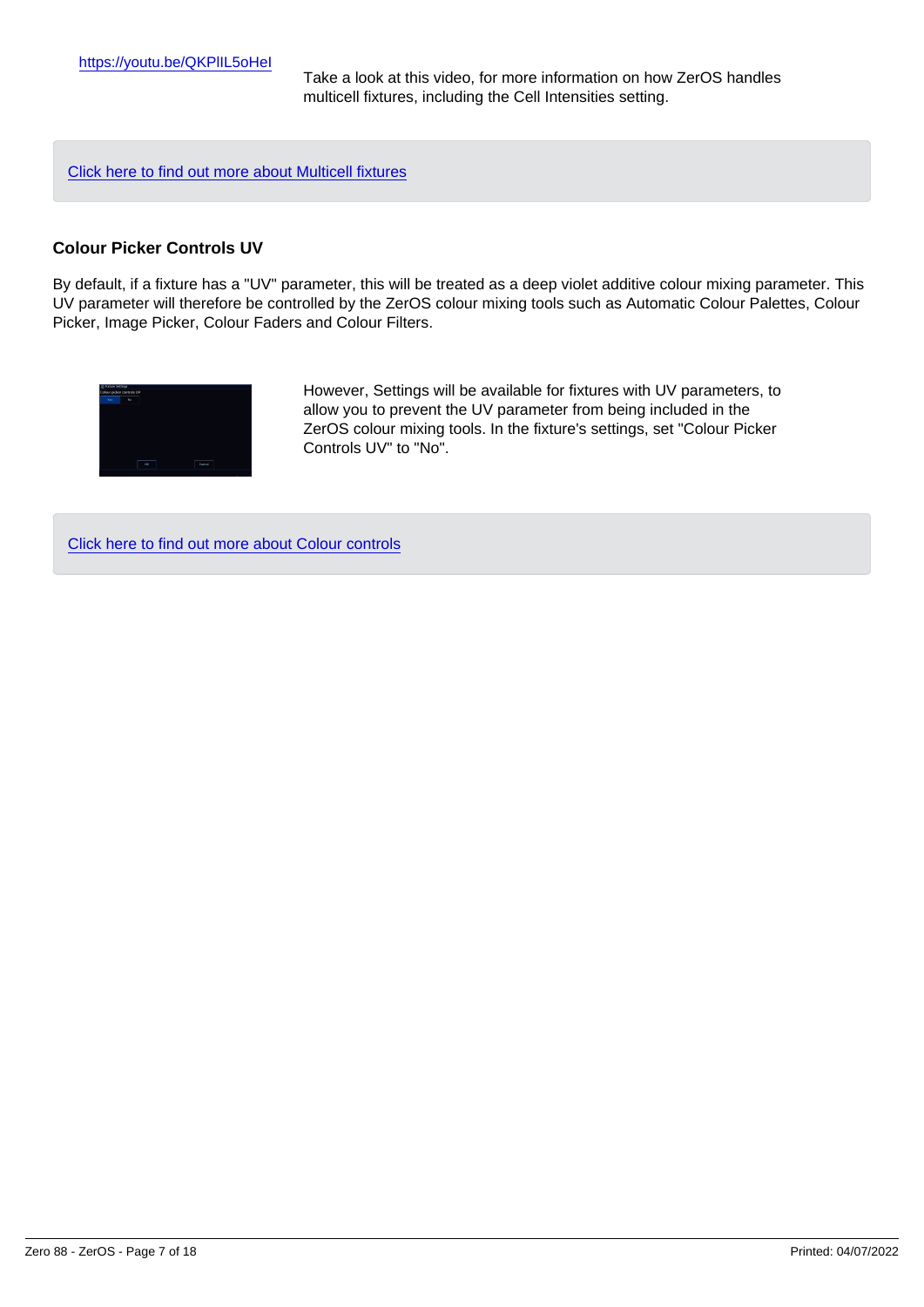# **Edit DMX Address**



The Address column allows you to configure the DMX settings for your fixtures. This includes changing, removing, and adding DMX addresses. The DMX start address of each fixture will be displayed in this column, in the format  $x/y$ , where x is the universe number, and y is the address number. If a fixture does not currently have a DMX start address, the cell will be left blank.



### **Readdressing**

When you touch the cell, the Edit DMX Address window will be displayed. This allows you to change the DMX address of the fixture.

You can also configure which Universe this fixture is patched onto, by clicking on the Universe button top left of the window, and typing the universe.



If you choose to readdress the fixture to an address that overlaps with other fixtures, you will receive a warning. This message will give the option to Cancel, allowing you to give the fixture you are addressing a different address, or you can choose Patch Anyway. Patch Anyway will give your fixture the address you defined, however leave the fixtures that were using those addresses unpatched, with no DMX address.

### **Unpatch**

In this window you can also unpatch the fixture using the Unpatch button. A confirmation popup window will be displayed. Select the Yes button to confirm the operation. Unpatching a fixture removes that fixture's information from the DMX output, effectively disabling that fixture. However, the information is not removed from the showfile. Going back into Edit DMX Address and adding back in the DMX start address for that fixture will get it back up and running. This is useful when touring, where one venue may have more fixtures than another venue.

### **Add As Additional**

Using the "Add as additional address" button instead of simply "OK", it is possible to patch a fixture to more than one DMX address in one or more universes. These additional patch addresses are known as duplicates. When duplicates are patched, additional rows are added to the Fixture Schedule table (one row per duplicate address). To change or remove a duplicate, select the Address cell and choose "Unpatch".

### **Delete**

Fixtures can be deleted from the Edit DMX Address window, by pressing "Delete Fixture". Deleting a fixture removes it from all cues, and is a permanent change to the show file. There is no undo function, so exercise caution when using this function.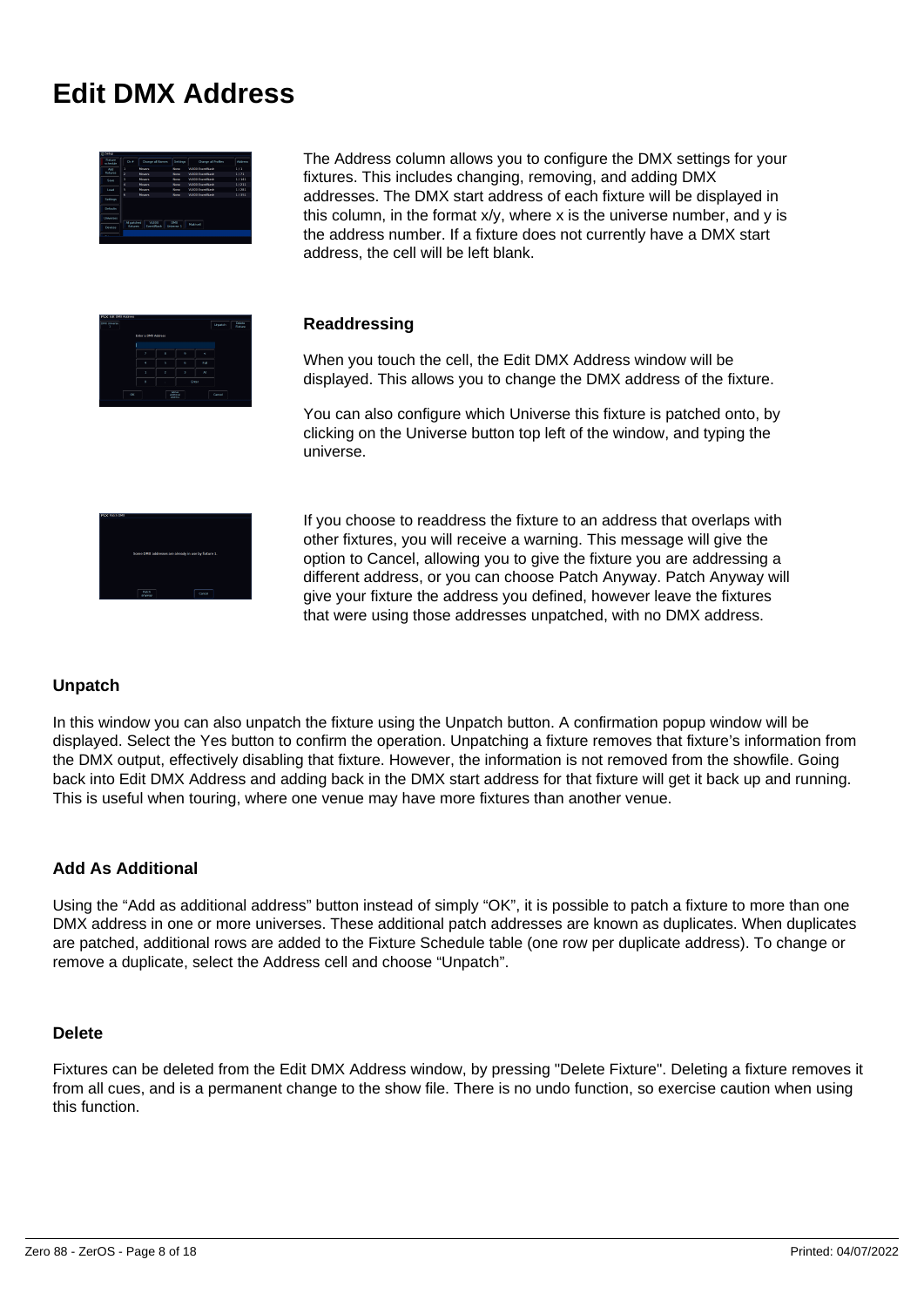If you click the Address button of a RDM fixture patched by RigSync, there will be an "Identify" button in the Edit DMX Address window, which can be used to send an RDM identify command to the fixture. The fixture will then flash its light output, or its menu screen.

Editing the DMX address of a fixture patched by RigSync, will update the DMX address on the console, and also send the updated address to the fixture too.

There is also an "Unlink" button. This can be used to turn the fixture in the console from a RigSync fixture to a normal fixture file. There is then no guarantee your fixture and console will remain synchronised.

[Click here to find out more about RigSync.](/manuals/zeros/setup/universes/remote-device-management)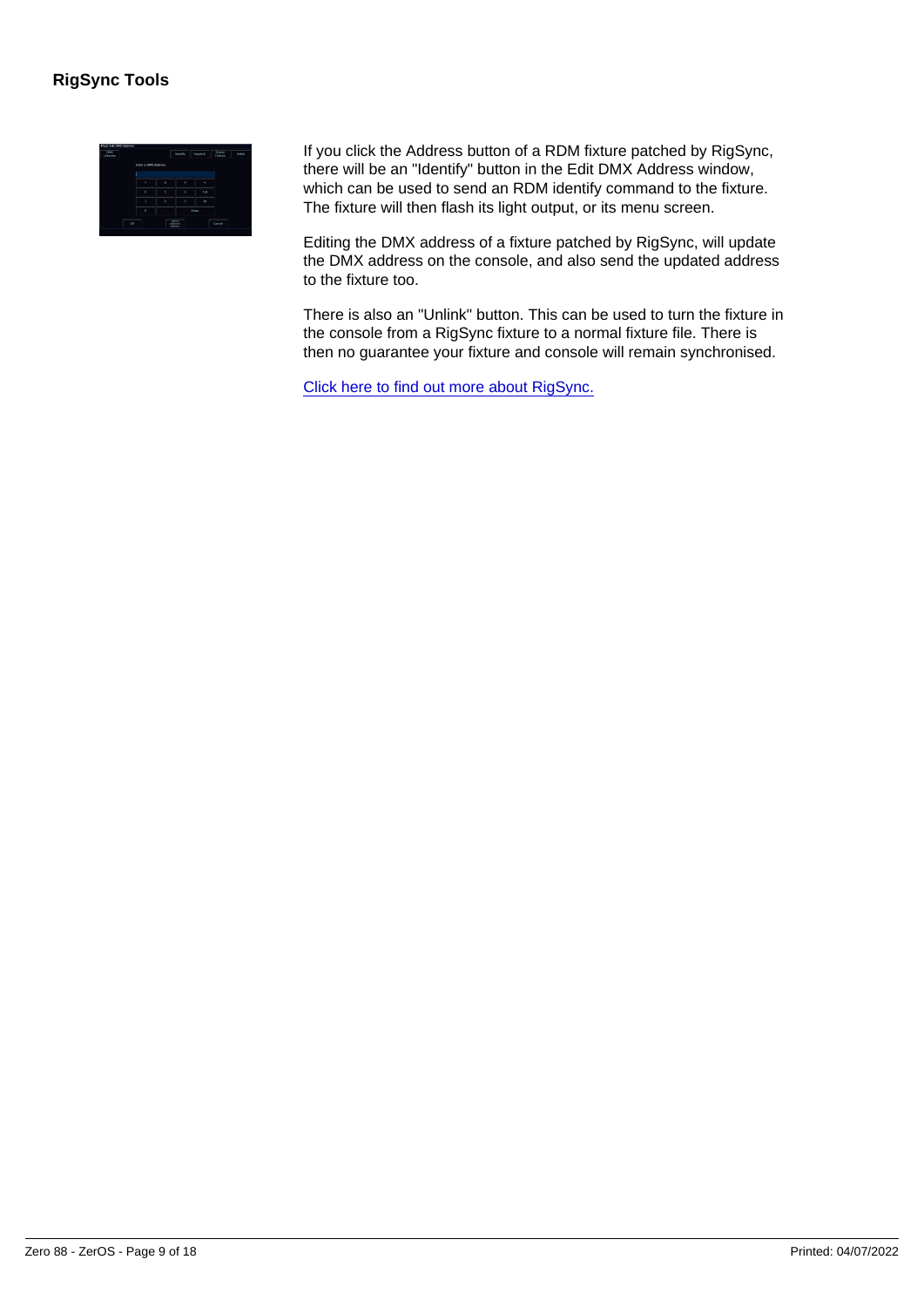# **DMX In**

Some ZerOS consoles have a DMX input port, which allow another lighting console to be connected to remotely control them. The DMX In column in the Fixture Schedule will be shown on consoles with a DMX input, and can be used to give fixtures DMX In addresses, so that their intensities can be controlled by the DMX Input.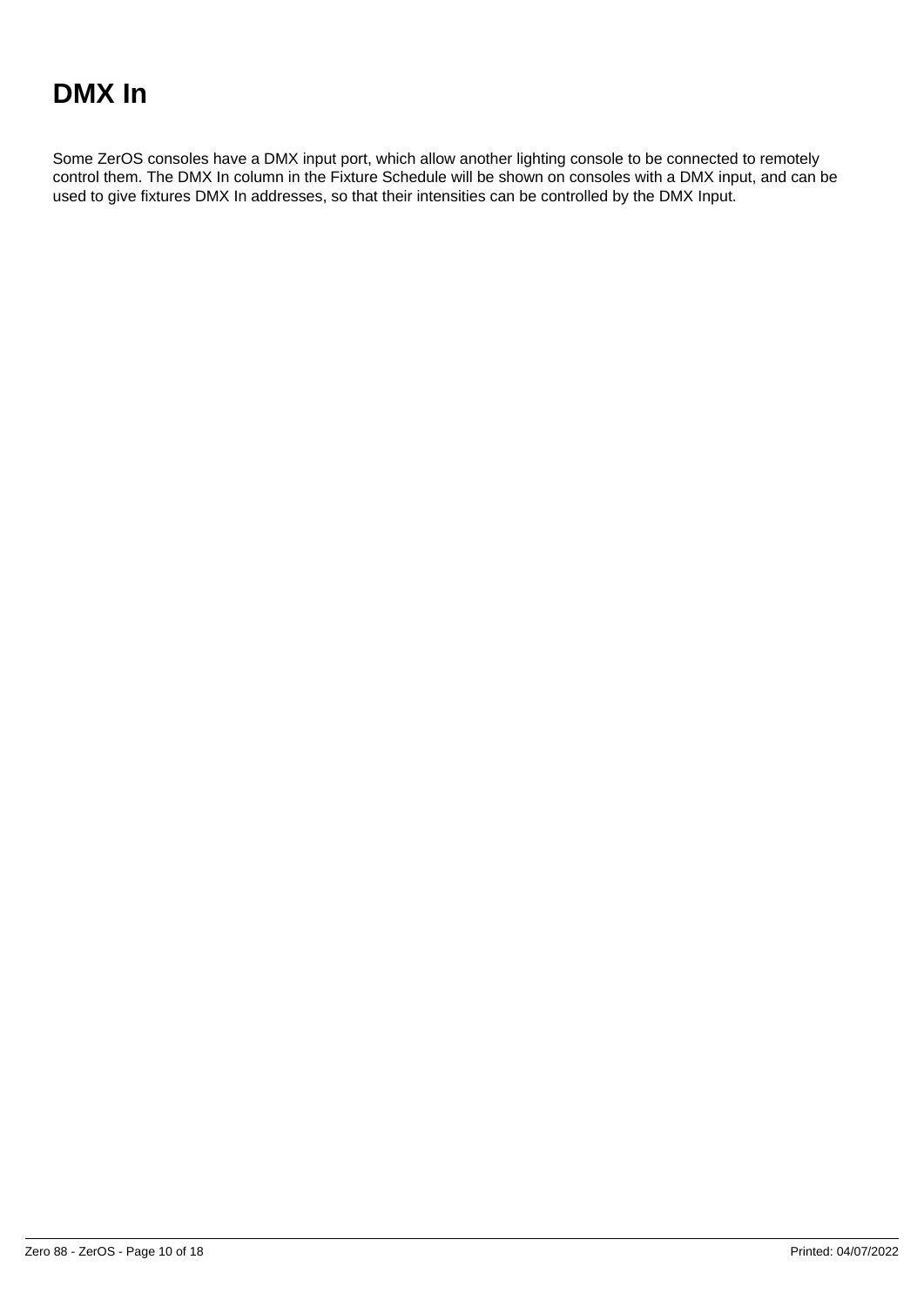# **Patch Groups**



Running along the bottom of the fixture schedule, just above the blue command line bar, are the fixture patch groups. These patch group buttons are automatically created, and can be used to quickly filter the fixture schedule. The currently chosen patch group is indicated with a red stripe.

You will receive the following patch groups:

- All Patched Fixtures allows you to see all fixtures with a DMX address
- Unpatched Fixtures allows you to see all fixtures without a DMX address
- DMX Universe a patch group will be created for each universe you patch onto
- Fixture Type a patch group will be created for each different type of fixture in your show file
- P/T Settings a patch group will be created if some of your moving lights have pan/tilt swapped or inverted
- Non-Library Fixtures allows you to see any fixtures in your show file that are not from the fixture library, displayed in red
- Multi-Part Fixtures a patch group will be created if you have multi-part fixtures in your show file.
- Multicell fixtures a patch group will be created if you have multicell fixtures in you show file.

If you are unsure what these terms mean, read on to find out what these are.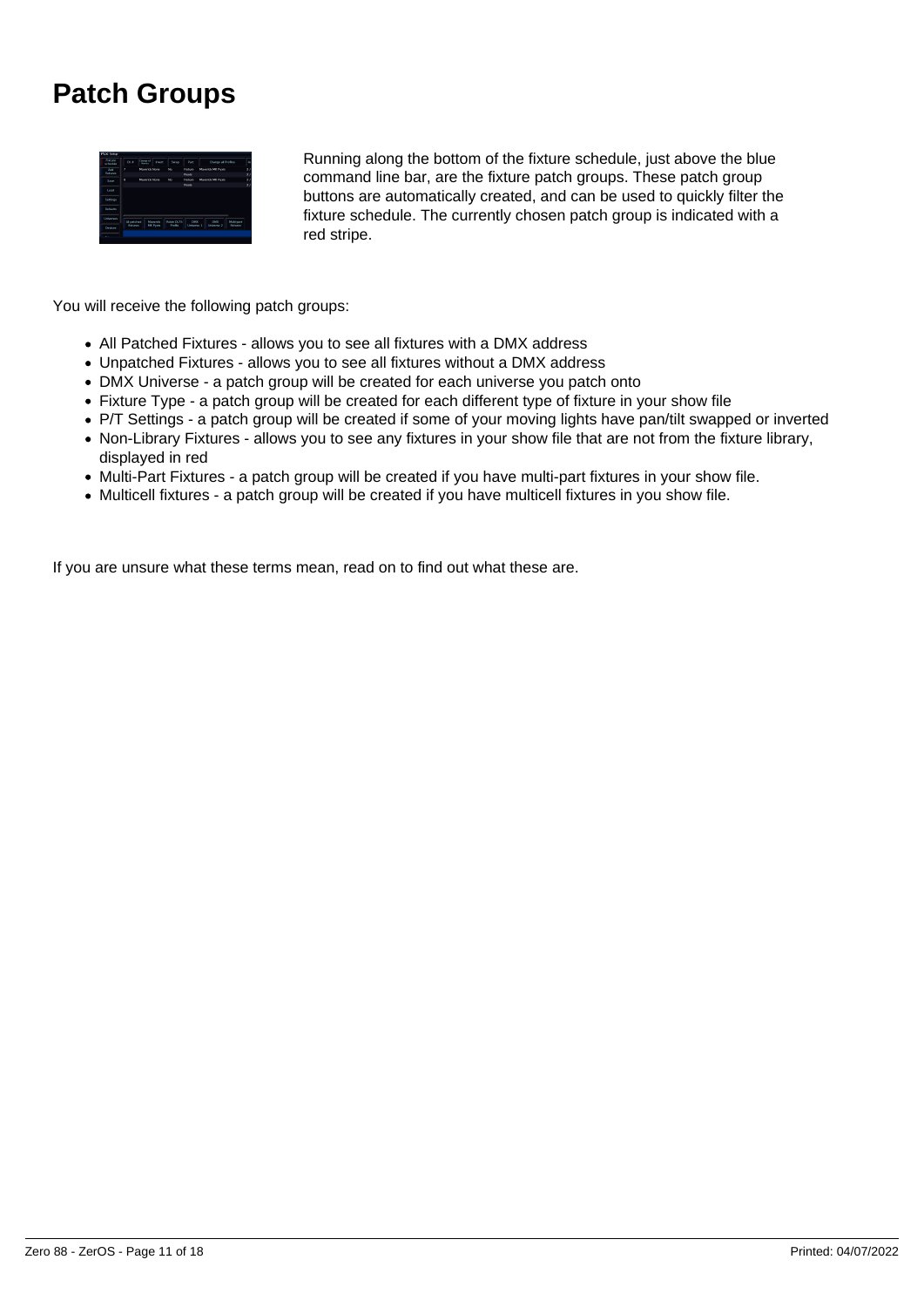# **Fixture Names**



By default, fixtures are named using their fixture type (eg "LED Unit"). However they can be renamed to provide more useful information. For example, you may label them "Stage Left LED Unit", "Centre Stage LED unit", "Stage Right LED Unit" or "Movers".

To rename a fixture, tap on it in the "Name" column. To rename multiple fixtures, select them, and tap the column header button labelled "Change All Names" at the top.



Fixture names are shown in the Output Window (pictured), along with the MFF Window. This allows you to see exactly what each channel fader is controlling.

When sequential names are identical, the name is only displayed once per row in the Output window. A vertical line splits up fixtures with different names.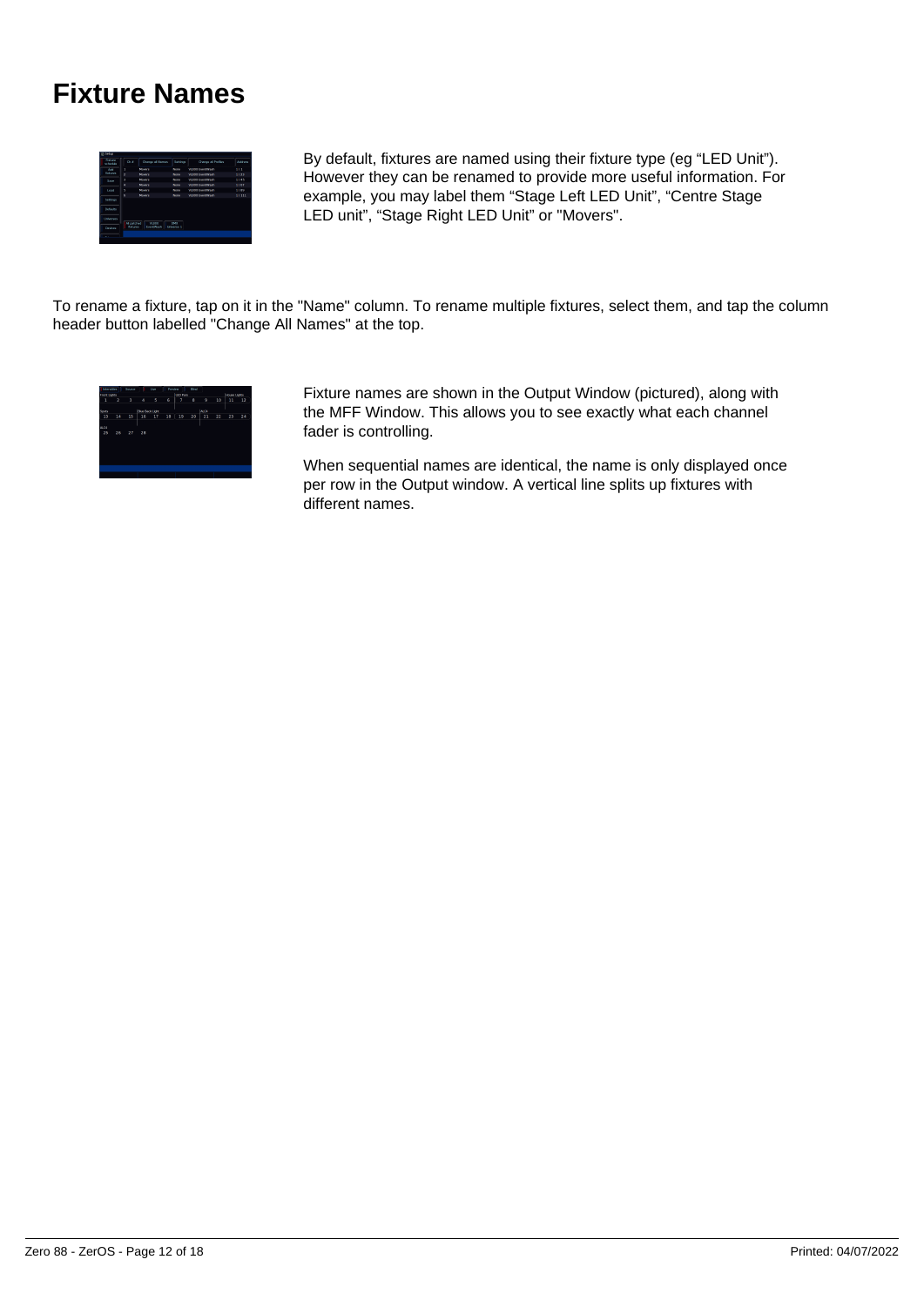# Change Fixture

The Change Profiles column can be used to change the currently patched fixtures in your show.

Upon choosing a replacement fixture, ZerOS will attempt to apply all the programming that was done with the original fixture, to the replacement fixture. This is also done at cell-level for multicell fixtures.

ZerOS will use the following rules:

- Original parameters will be applied to matching parameters present in the replacement fixture
- If the original fixture's parameter and the replacement fixture's parameter have details, ZerOS tries to find a detail with the same name in the replacement fixture. If unable to, the DMX value is just copied across.
- The original colour mixing space will be converted to the replacement fixture's colour mixing space
- If the original fixture has a colour wheel and the replacement fixture has colour mixing (or vice versa), the closest colour match is used
- Parameter data in the original fixture that does not exist in the replacement fixture is lost
- Parameters in the replacement fixture that didn't exist in the original fixture are left unprogrammed.

If the new fixtures require more DMX channels per unit than the previous fixture type, you will be required to add in the new DMX start addresses.

After changing a fixture, it is strongly recommended to ensure they play back as expected by checking any cues the fixture was programmed in.

There are four key reasons you may wish to change a fixture:

- "Swap" the currently patched fixture to a different type
- "Upgrade" the current fixtures to the latest version from the ZerOS Library
- "Convert" the current fixture, to a ZerOS Library fixture
- "Remotely" change the mode of an RDM fixture

#### Swap

It is possible to swap out a fixture that has been patched, in situations where a mistake has been made. For example, the wrong model or mode may have been patched.

Swapping allows for a complete change of the physical fixtures from one type to another, for example if there's a fault and you can't get an identical replacement fixture, or you are touring and one venue has different fixtures to another.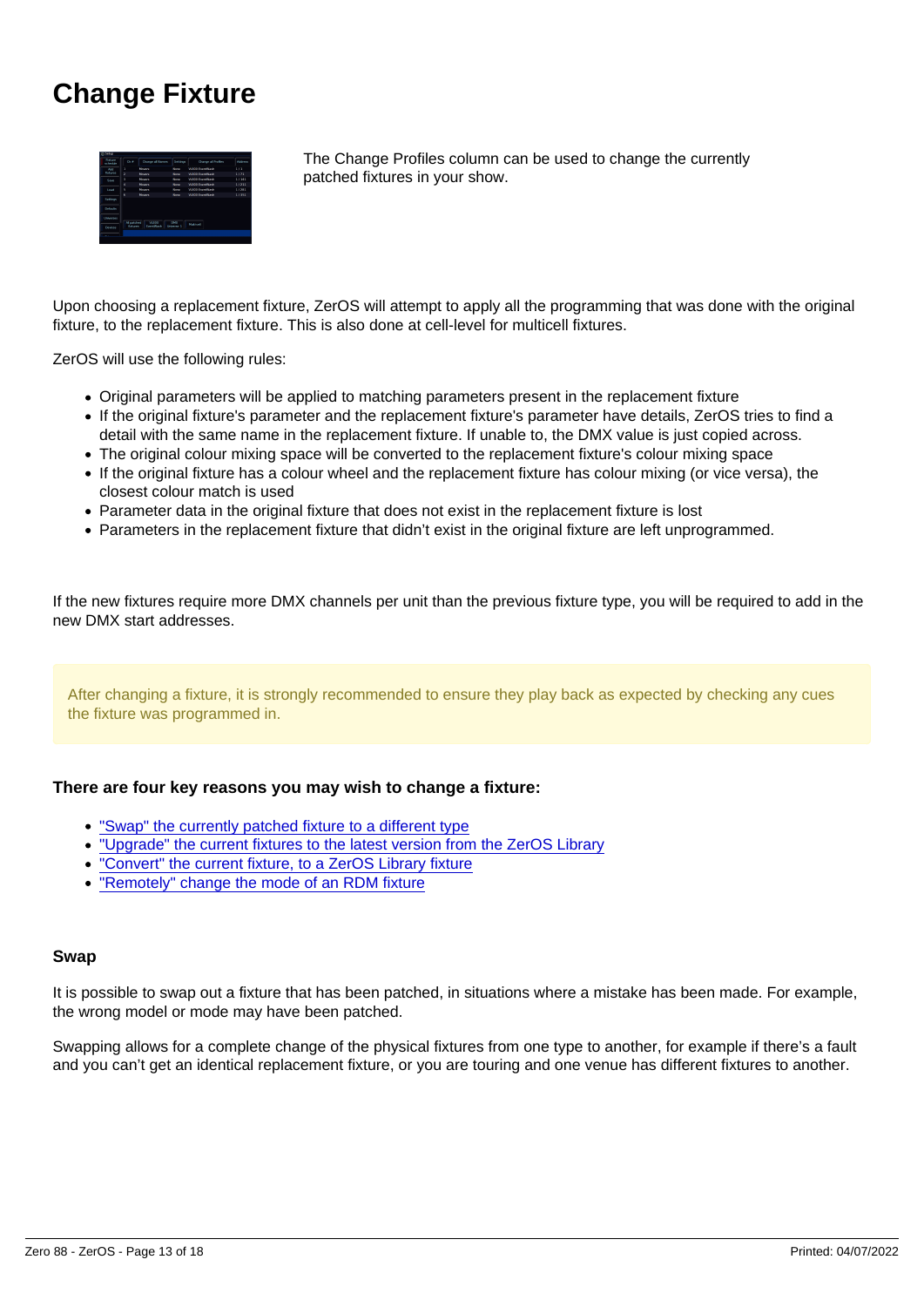

To swap a fixture, touch the appropriate cell in the Change Profiles column, or select all the fixtures to be changed and touch the column header button labelled Change all Profiles. The Change Profiles window will open with the list of manufacturers, models and modes available.

### **Upgrade**

Software updates and ZerOS Library updates, regularly include improvements to how your fixtures can be controlled.

If you load in a show file following a software update, or perform a ZerOS Library update, your show file will continue to use the fixtures that you originally patched. These fixtures may not fully support the latest ZerOS features.

| <b>Clevens</b><br><b>SANAHA</b> | $Q_{1}$                        | <b>Change of Names</b>        | Settings                        | Change of Profiles                             | Artesan            |
|---------------------------------|--------------------------------|-------------------------------|---------------------------------|------------------------------------------------|--------------------|
| ALC:<br><b>Sytupny</b>          | ŧ                              | VI 800 ForestWash.            | Nano                            | VUBDD EvertWash                                | 3.4.3              |
|                                 | ś                              | M-RDS EveretWoch.             | Nano                            | M-ROD FooreWood                                | 1,793              |
| Save                            | à                              | <b>M-RD3 EveretWash</b>       | Nano                            | M-800 FacetWash                                | 1745               |
|                                 | ò                              | VLRDD FwynWayb                | Nano                            | <b>WROS PierreWagh</b>                         | 1767               |
| <b>TAM</b>                      | š                              | <b>M. DOOR COMPANYAGE</b>     | <b>MARA</b>                     | VLRD3 EventWash                                | 1789               |
|                                 | ŕ.                             | <b>M. DOOL Concertificate</b> | <b>None</b>                     | <b>MIDDE Currentials</b>                       | 17111              |
| Settings                        | ٠                              | <b>MIDDELD MANAGER</b>        | <b>NAMA</b>                     | <b>MIDDS DaveWash</b>                          | 12102              |
|                                 | o                              | <b>M.DOO Discretivesh.</b>    | None                            | VLD00 EventWash                                | 3.7.155            |
| <b>Defaults</b>                 | ö                              | <b>MIDDED WARRIOUS</b>        | None                            | VLD00 EventWash                                | 17197              |
| Universes                       | ta                             | <b>M. ROD Presentation</b>    | <b>Name</b>                     | <b>M. ROO Puere Wash.</b>                      | 3.7.159            |
| Doubleton                       | All patched<br><b>Fortunes</b> | 912610<br>Soot.               | 56.50<br><b>Financial About</b> | <b>VL950</b><br>51 Bar 660<br><b>EventWash</b> | mont<br>Universe 1 |

These fixtures will be displayed in red, indicating that these fixtures are from your show file, and are not using the latest versions of the fixtures from the installed ZerOS Library.

A "Non-library fixtures" patch group will be created, to allow you to quickly filter to see any fixtures that are not contained in the fixture library.

Change Profiles allows you to upgrade these fixtures to their latest versions from the installed ZerOS Library, to take advantage of the latest features and improvements.

To do this, tap a red "patch group" button at the bottom of the Fixture Schedule, to select all fixtures of a particular type.



Then click the column header button labelled Change all Profiles. The Change Profiles window will open with the list of manufacturers, models and modes available. You should see the latest version of the chosen fixtures shown in white. Click this mode, and then click OK. The console will then upgrade your fixtures.

### **Convert Profiles**

Sometimes, your show file may be using fixtures in the ".ift" format. This may be because your fixtures are from one of the following sources:

- Fixtures from show files saved in ZerOS 7.9.7 software or earlier
- Custom fixture files created using the Fixture Editor
- Fixture profiles created by importing an ASCII show file

| Fisture<br>schedule   | 0.8                            | <b>Change of Names</b>     | Settings                    | Change of Profiles                             | Address                 |
|-----------------------|--------------------------------|----------------------------|-----------------------------|------------------------------------------------|-------------------------|
| A51<br><b>Systems</b> |                                | <b>M-ROD FooteWash.</b>    | Nana                        | M-ROD Four eWorth                              | 121                     |
|                       | ś                              | M-RDD FooteWash.           | Nano                        | M-800 FacetWash                                | 1723                    |
| Swe                   | à                              | VLRD3 FooteWash            | Nano                        | M-800 FacetWash                                | 1245                    |
|                       | ٠                              | VLRD3 EveretWash           | Nano                        | <b>WROS PierreWagh</b>                         | 1767                    |
| <b>TAM</b>            | s                              | VLRD3 EvertWash            | Nano                        | VLRD3 EventWash                                | 1789                    |
|                       | ×                              | <b>MIDDELD AVENUES</b>     | Nane                        | <b>VLDD3 EventWash</b>                         | 12111                   |
| Settings              | ٠                              | <b>MIDDO DAMNINGER</b>     | Nabe                        | VLD00 EventWash                                | 12102                   |
| <b>Defaults</b>       | o                              | <b>M. DOO DunnetWash.</b>  | None                        | VLD00 EventWash                                | 17155                   |
|                       | ö                              | VLD00 EvertWash            | None                        | VLD00 EventWash                                | 12197                   |
| Universes             | 10 <sub>1</sub>                | <b>M. ROD Presentation</b> | <b>Name</b>                 | <b>M.ROO PurerWash</b>                         | 17150                   |
| Doubleton             | All patched<br><b>Fortunes</b> | 912640<br>Soot.            | 56.50<br><b>Talan Abidi</b> | <b>VL950</b><br>51 Bar 660<br><b>EventWash</b> | mont<br>Universe 1<br>п |

Fixtures in the .ift format will be displayed in red in the profiles column, meaning these fixtures are not from the ZerOS Library currently installed on the console.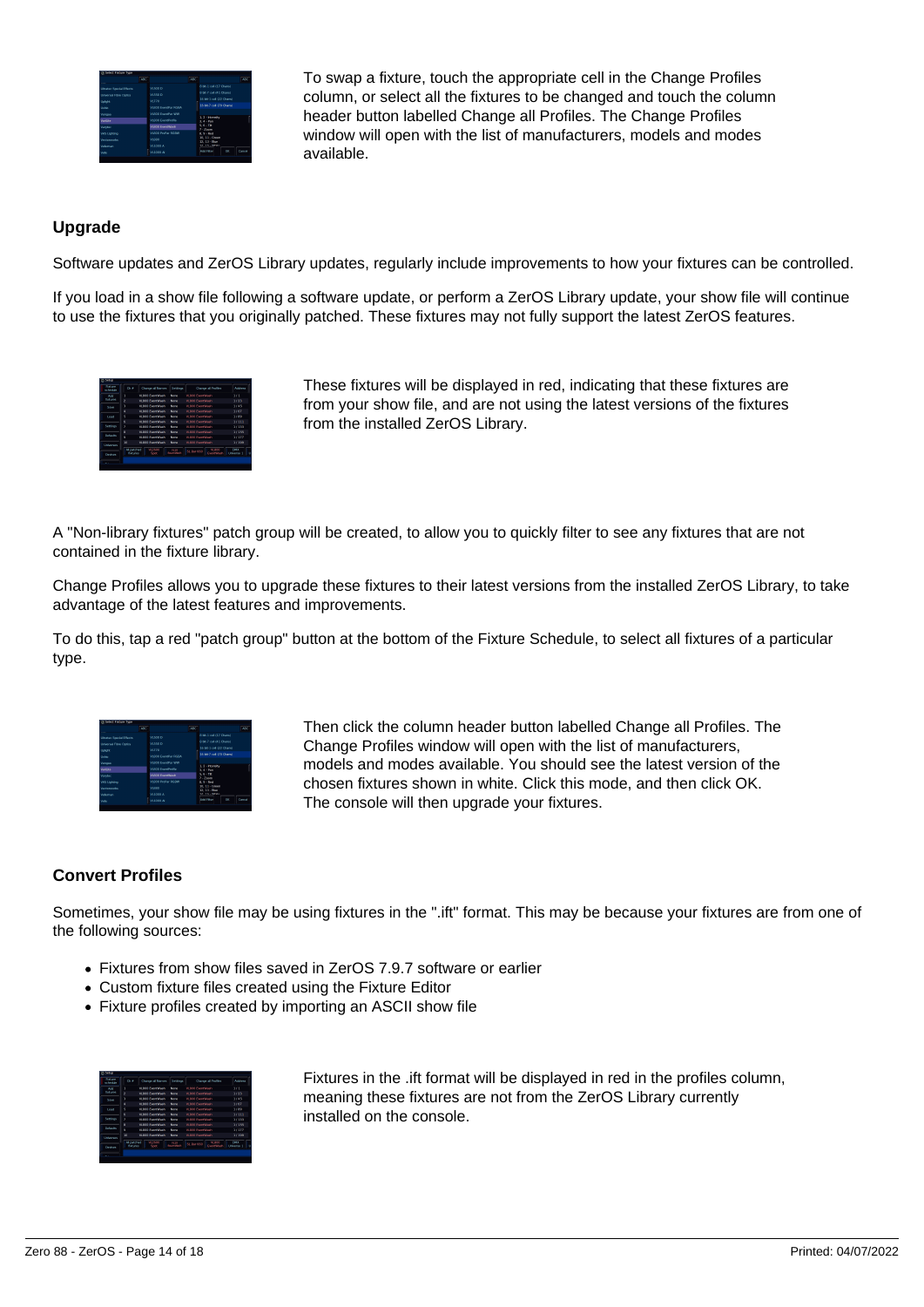A "Non-library fixtures" patch group will be created, to allow you to quickly filter to see any fixtures that are not contained in the fixture library.

These fixtures may not fully support the latest ZerOS features. However, there may be a new version of that fixture in the latest ZerOS Library installed on the console. To take advantage of the latest features, personalities highlighted red can therefore be converted to the latest version of the fixture from the installed ZerOS Library.

To do this, tap a red "patch group" button at the bottom of the Fixture Schedule, to select all fixtures of a particular type.

> When selecting a single type of fixture that is not in the library format, the Change Profiles column becomes a "Convert Profiles" column and can be used to convert the non-library fixture, to a library fixture.

> After clicking Convert, ZerOS will show you the library fixtures that it reckons this fixture is. You can then choose the correct one, and click OK to confirm, and your fixtures will be converted to use the library format fixtures.

If you click "Show All" at the bottom of the Convert window, you will be able to access the standard "Change Profiles" window, giving access to all fixtures currently on your console.

If you select multiple different types of non-library fixtures, the column header will display a greyed out "Profiles" button. This is because only a single type of non-library fixture can be changed at a time. This is stated in the message displayed if you tap the greyed out "Profiles" button.

You can therefore just choose a single type of non-library fixture, using the red patch groups, and convert them one at a time, if a library fixture is present.

Check out this video, for more information on converting fixtures.

[Click here to skip straight to the relevant section.](https://youtu.be/Zap0htI_ax4?t=846)

htt[ps://youtu.be/Zap0htI\\_ax4](https://youtu.be/Zap0htI_ax4)

#### Remotely Changing Mode

If your fixture has been discovered and patched automatically by RigSync, the Change Profiles column can be used to remotely change the mode of the fixture.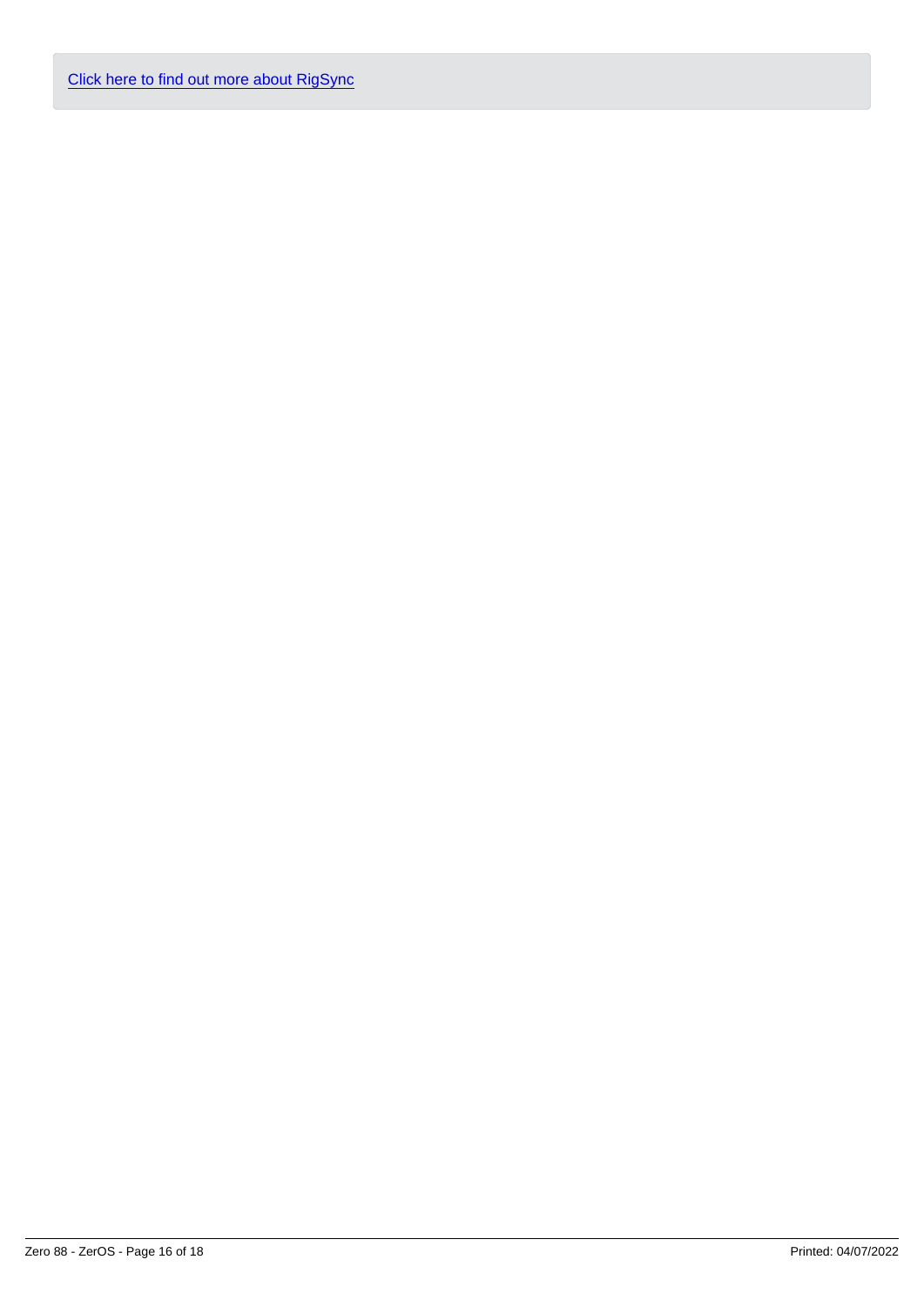# **Syntax**

On FLX, syntax can be used in the fixture schedule to select, readdress, and also delete fixtures.

### **Syntax addressing**

When readdressing fixtures, the syntax format is fixture number  $\boxed{\omega}$  address  $\boxed{\text{Enter}}$ :



1, @ 274

"Fixture 1" will be patched to DMX address 274 on Universe 1.

A specified universe can be defined by adding the universe number before the start address, separated by a point:

|            | $\boxed{1}$ $\boxed{0}$ $\boxed{2}$ $\boxed{1}$ $\boxed{5}$ $\boxed{6}$ Enter |  |
|------------|-------------------------------------------------------------------------------|--|
| 1, @ 2.156 |                                                                               |  |

"Fixture 1" will be patched to DMX address 156 on Universe 2.

Group Patching is performed sequentially from a given start address. This results in all of the fixtures of this type being assigned one after another starting at the address you define. For example:

| $\boxed{\text{Group} \quad \boxed{1} \quad \boxed{\emptyset} \quad \boxed{3} \quad \boxed{1} \quad \boxed{\text{F} \quad \boxed{\text{Enter}}}$ |  |
|-------------------------------------------------------------------------------------------------------------------------------------------------|--|
| Group 1, @ 3.1                                                                                                                                  |  |

The first fixture in Group 1 will be patched at DMX address 1 on Universe 3. All other fixture start addresses will increase sequentially until the whole group has been patched or the universe is full.

### **Syntax Deleting**

5 Delete

5, Delete

Fixture 5 will be permanently deleted



10 Thru 15, Delete

Fixtures 10 through to 15 inclusive will be permanently deleted.